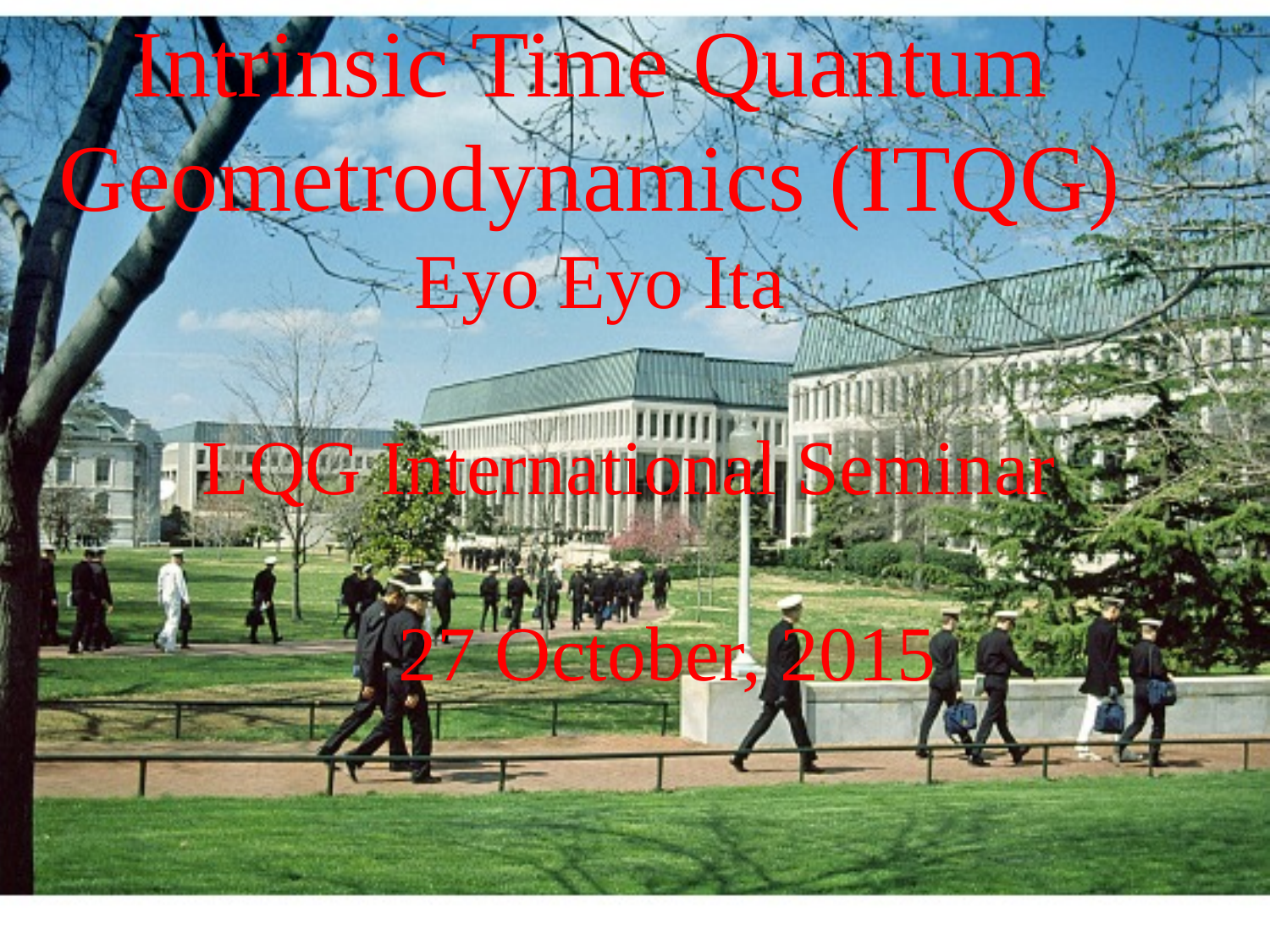## Outline of Talk

- Introduction
- Axioms of Quantum Mechanics/Canonical Gravity
- Intrinsic Time Quantum Geometrodynamics (ITQG)
- Geometric Decomposition
	- The quantum theory/Commutation relations
	- Momentric variables
- General Potential
	- Interacting theory
- Phenomonological Proposition
	- The Early Universe
	- The Late Universe
- Additional Features
- **Summary**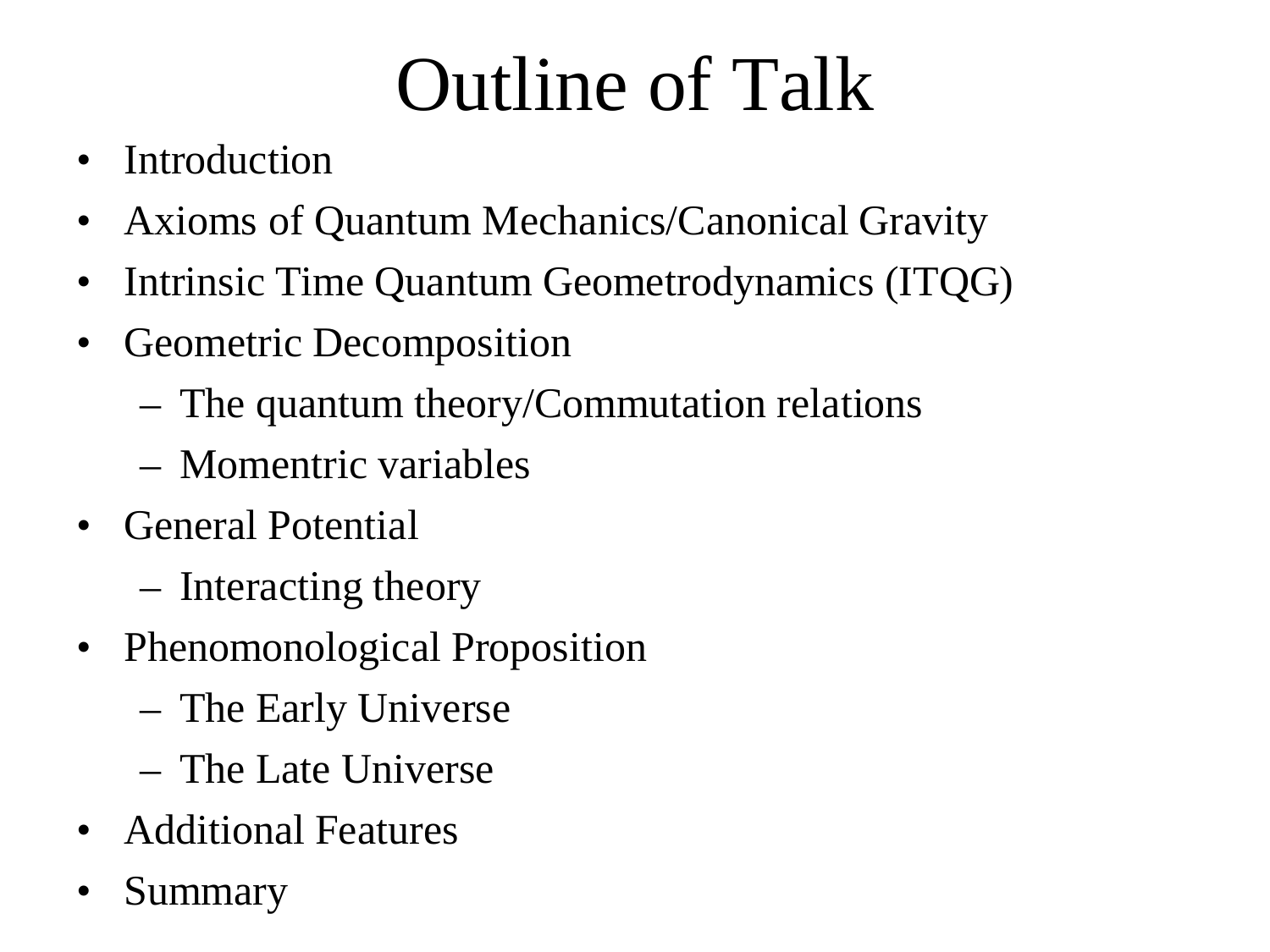### Introduction

- Major unsolved problem in theoretical physics since 1916 is the consistent unification of gravitation with quantum mechanics.
- Einstein's theory of general relativity (GR) describes gravitation as a manifestation of the geometry of four-dimensional spacetime.  $ds^2 = g_{\mu\nu} dx^{\mu} dx^{\nu}$
- Quantum Mechanics describes physics on small scales where the wave-partic[le duality of matter](http://www.google.com/url?sa=i&rct=j&q=&esrc=s&frm=1&source=images&cd=&cad=rja&uact=8&ved=0CAcQjRxqFQoTCMrRpMvh2McCFcJvPgodkSgLTw&url=http%3A%2F%2Fbeforeitsnews.com%2Fmetaphysics%2F2011%2F12%2Fconsciousness-has-nothing-to-do-with-the-collapse-of-the-wavefunction-in-quantum-physics-1520392.html&psig=AFQjCNH9Xdi1CXc7TtBObJV25UM42G284Q&ust=1441297353550728) becomes manifest.
- Both theories are unparalleled in accuracy and precision as confirmed by experiment. But all known attempts to reconcile them with each other have failed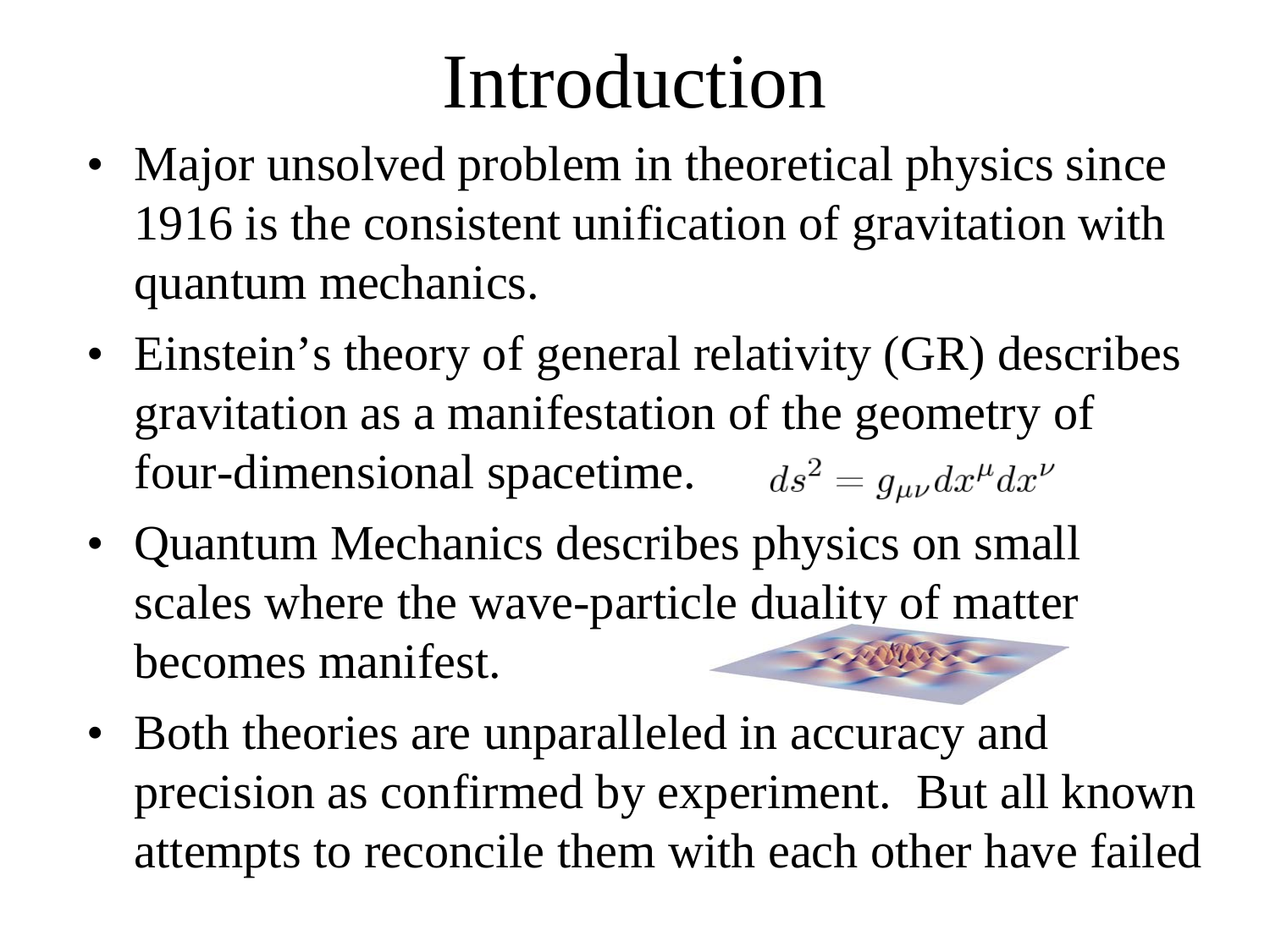## Axioms of Quantum Mechanics

• Axiom 1: The state of a quantum mechanical system is completely specified by a wavefunction  $\Psi$ (r, t)

$$
\int_{-\infty}^{\infty} \Psi^*(\mathbf{r},t) \Psi(\mathbf{r},t) d\tau = 1
$$

- Axiom 2: To every observable  $\alpha$  in classical mechanics there corresponds a linear, Hermitian operator  $\hat{A}$  in quantum mechanics.  $\hat{A}\Psi = a\Psi$
- Axiom 3: In any measurement of the observable associated with operator  $\hat{A}$  only the eigenvalues a can be observed
- Axiom 4: Expectation value of the observable corresponding to  $\hat{A}$  is given by  $\langle A \rangle = \int_{-\infty}^{\infty} \Psi^* \hat{A} \Psi d\tau$
- Wavefunction evolves in time according to a Schrodinger equation
	- Field theory applies QM to systems with infinite number of d.o.f.
	- Would like to apply these axioms to GR as a field theory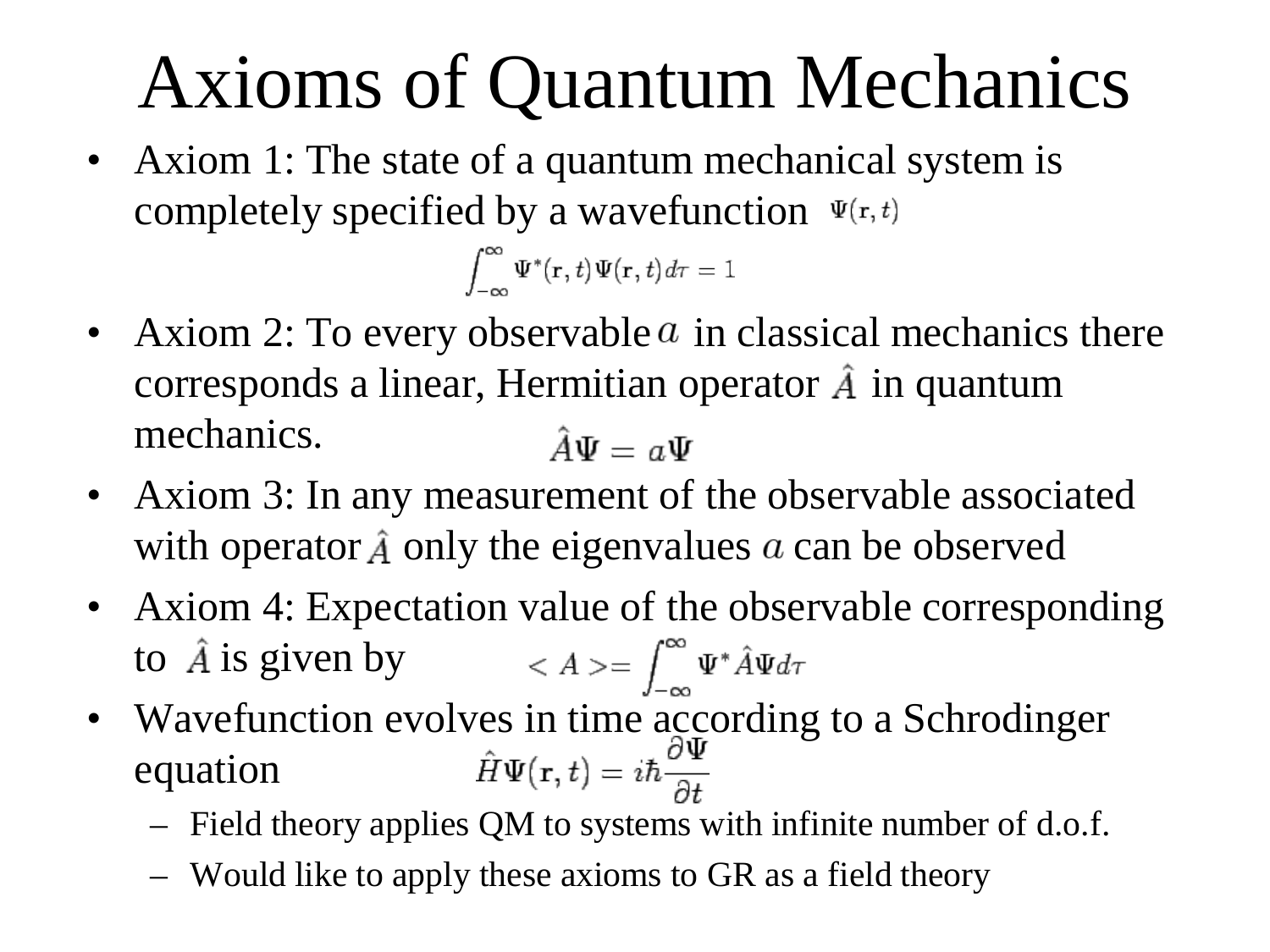## Canonical Gravity

- Performing a 3+1 decomposition leads to the realization that GR is a totally constrained system with a vanishing Hamiltonian
- Spacetime covariance implies 4 first class constraints: 3 diffeomorphism and one Hamiltonian constraint
- According to Paul Dirac, first class constraints are the generators of gauge transformations (unphysical)
- Quantization requires implementation of spacetime covariance at a quantum level- leading to problems:
	- Constraints fail to reproduce algebra of spacetime diffeos
	- Problem of time (Wheeler-DeWitt Equation)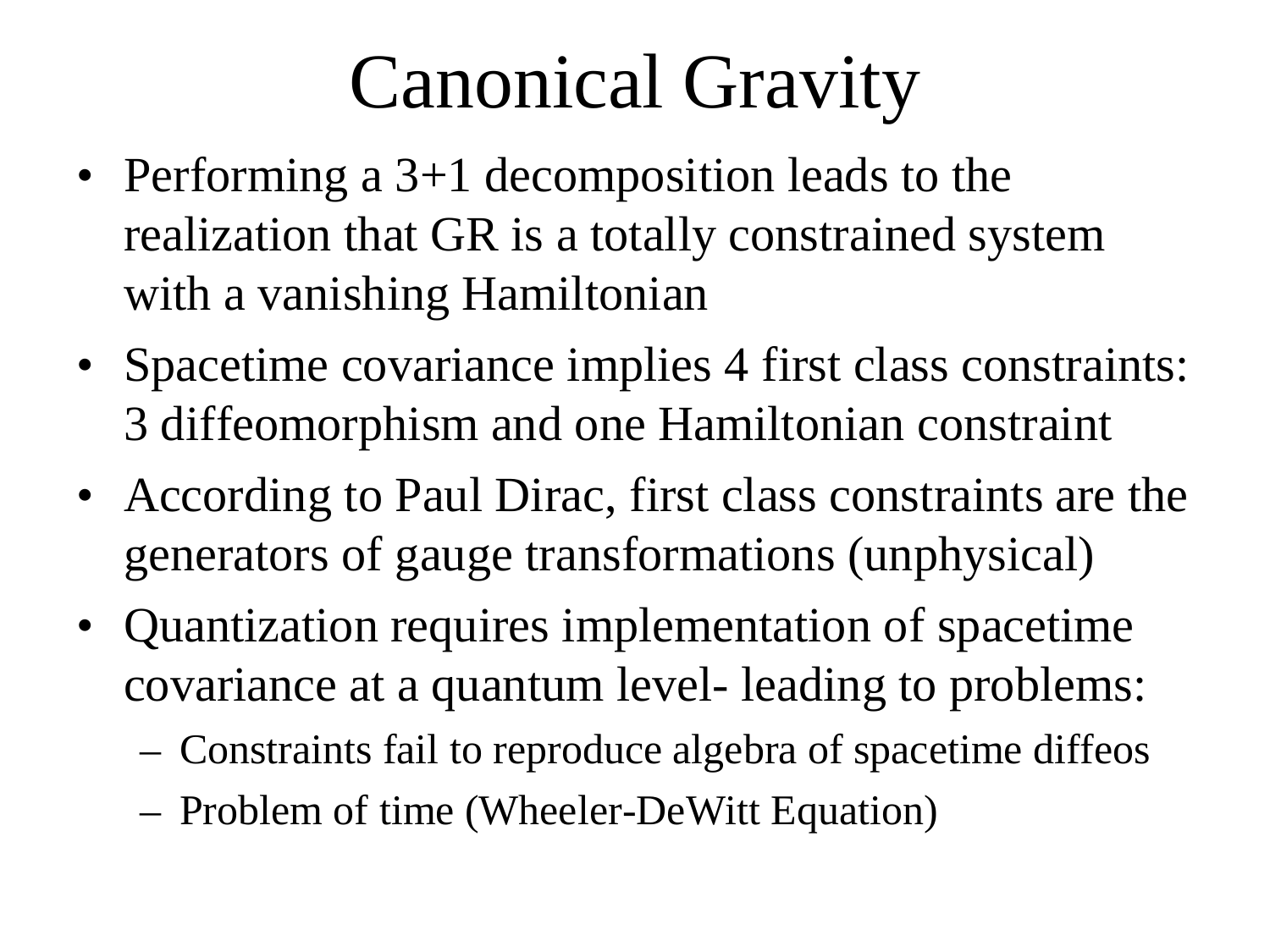### Root cause for difficulties

- Wheeler DeWitt Equation (unsolved since 1960)  $\widehat{H}\Psi[q_{ij}]=\Big[\frac{1}{2\sqrt{q}}G_{ijkl}\widehat{\pi}^{ij}\widehat{\pi}^{kl}-\sqrt{q}R\Big]\Psi[q_{ij}]=0.$ 
	- Problem of time (vanishing Hamiltonian)
	- Singular Operator products in field theory
	- Lack of a positive definite, conserved probability density
- General relativity is perturbatively nonrenormalizable as a relativistic quantum field theory
- Tension between Einstein's spacetime covariance and unitarity
- Nonperturbative canonical approach fails to reproduce classical algebra of spacetime diffeomorphisms at the quantum level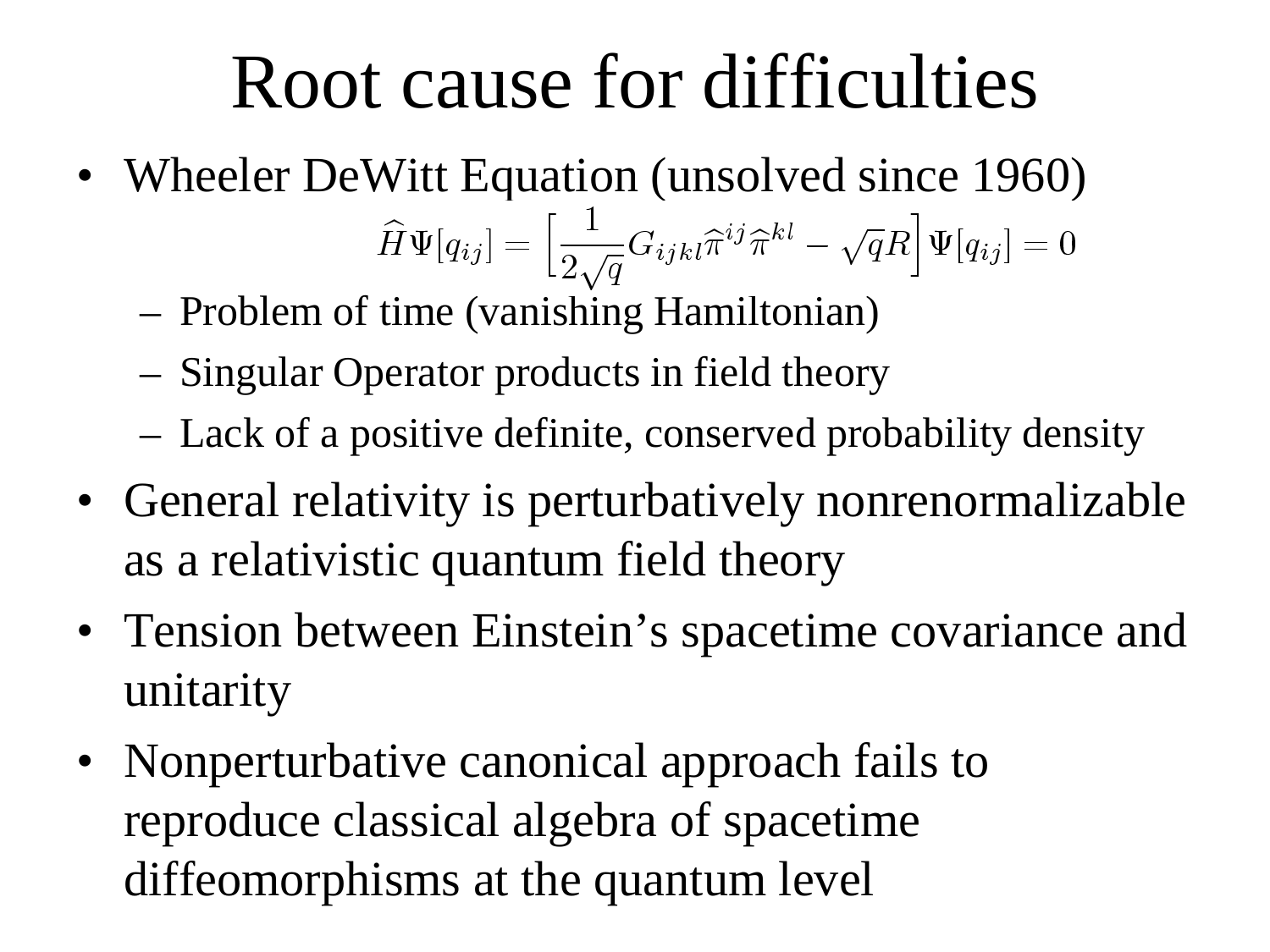# Intrinsic Time Quantum Geometrodynamics (ITQG)

- Need a time which reconciles unitary evolution of wavefunction of the universe with time intervals measured by observers using clocks in spacetimes solving the Einstein equations
- 4D Spacetime covariance is only a classical concept: cannot be implemented at a quantum level
- Paradigm shift from quantum 3D spatial covariance combined with intrinsic time evolution provides a consistent quantization of gravity
- Resolves all of these difficulties in one stroke
- Published by Eyo Ita, Chopin Soo, Ho-Lai Yu – Prog. Theor. Exp. Phys. 2015, 083E01 (8 pages)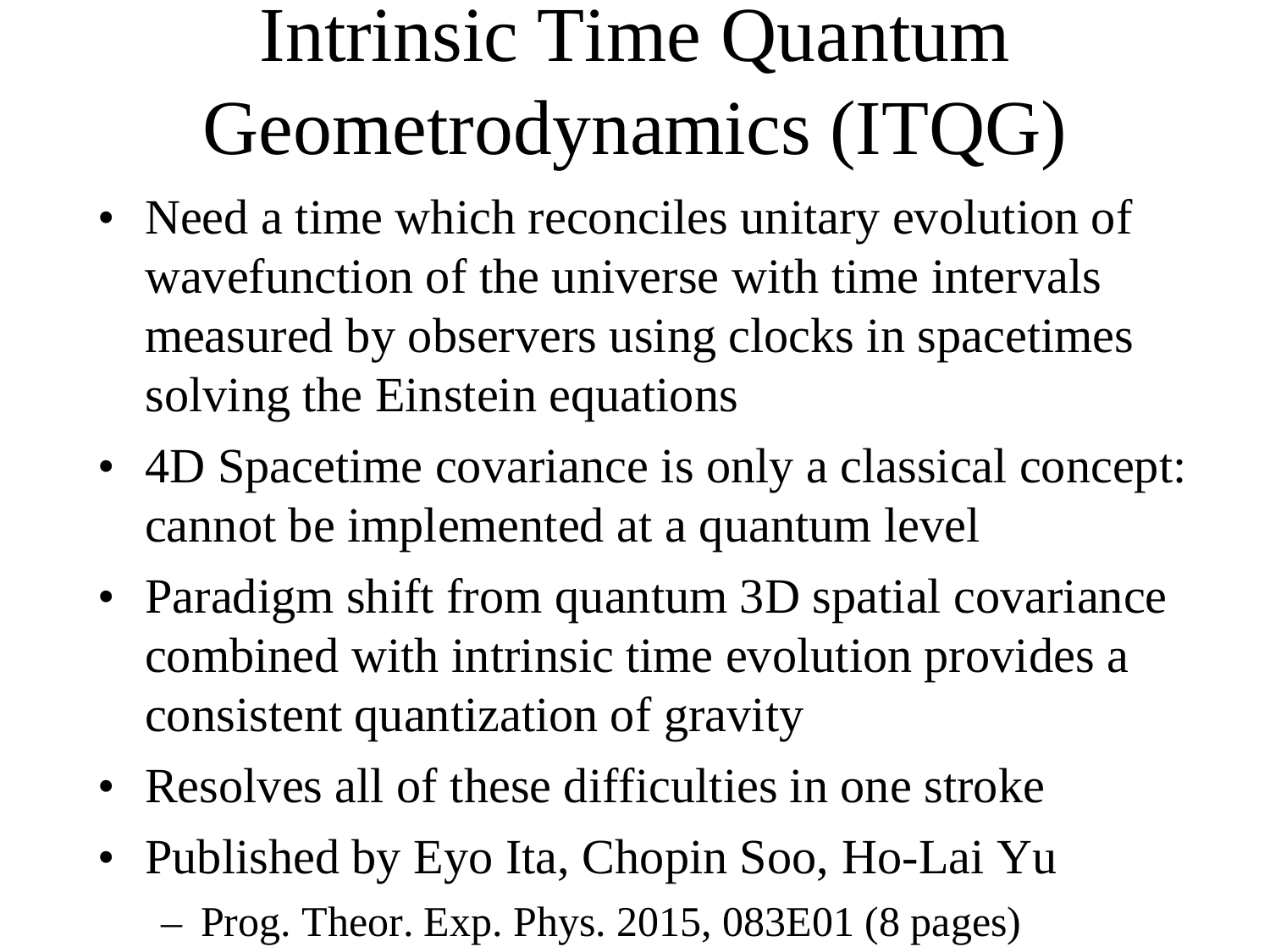## Geometrodynamic Decomposition

• ADM Canonical one form

$$
\Theta=\int_\Sigma d^3x\; \widetilde{\pi}^{ij}(x)\delta q_{ij}(x)
$$

- Canonical pair  $({}_{\ln q^{1/3}}, \tilde{\pi} = q_{ij} \tilde{\pi}^{ij})$
- Remaining DOF  $\bar{E}_{j(mn)}^i = \frac{1}{2} (\delta_m^i \bar{q}_{jn} + \delta_n^i \bar{q}_{jm}) \frac{1}{3} \delta_j^i \bar{q}_{mn}$ 
	- Unimodular spatial 3-metric:  $(\bar{q}_{ij} = q^{-1/3} q_{ij})$
	- Traceless Momentric:  $(\bar{\pi}_i^i = q^{1/3} \bar{E}_{i(mn)}^i \tilde{\pi}^{mn})$

3DDI Intrinsic time interval

• Hodge decomposition for compact manifolds without  $\delta \ln q^{1/3} = \delta T + \frac{2}{3} \nabla_i \delta N^i$ boundary

 $\mathcal{L}_{s\vec{N}}$ lng<sup>1/3</sup> (gauge)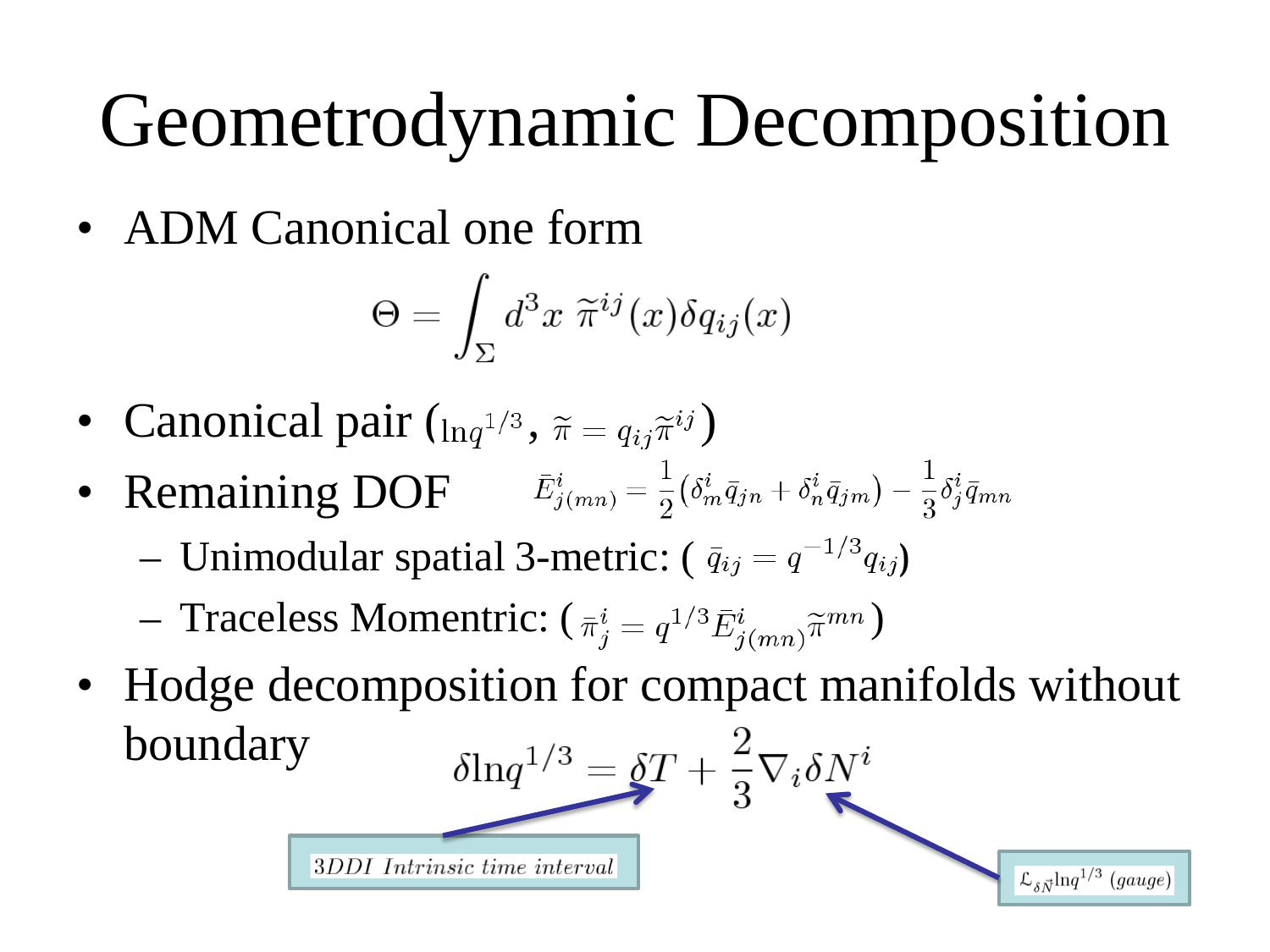### The quantum theory

• Schrodinger Equation  $\Psi[\bar{q},T] = U(T,T_0)\Psi[\bar{q},T_0]$ 

$$
\dot{\imath}\hbar\frac{\delta\Psi}{\delta T}=H_{Phys}\Psi
$$

– 3DDI Evolution in T

$$
U(T,T_0) = \text{T}\Big\{\text{exp}\Big[-\frac{i}{\hbar}\int_{T_0}^T H_{Phys}(T')\delta T'\Big]\Big\}
$$

• Physical Hamiltonian

Weight One density  $(3DDI)$ 

$$
H_{Phys} = \int_{\Sigma} \frac{\bar{H}(x)}{\beta} d^3x \qquad \qquad \bar{H} = \sqrt{\bar{\pi}_i^j \bar{\pi}_j^i + \mathcal{V}[q_{ij}]}
$$

$$
\beta = \frac{1}{\sqrt{6}} \qquad \qquad \mathcal{V} = -\frac{q}{(2\kappa)^2} [R - 2\Lambda_{eff}] \qquad \text{For GR case}
$$

• Confers upon gravity a Quantum Mechanical Interpretation (conserved probability, etc)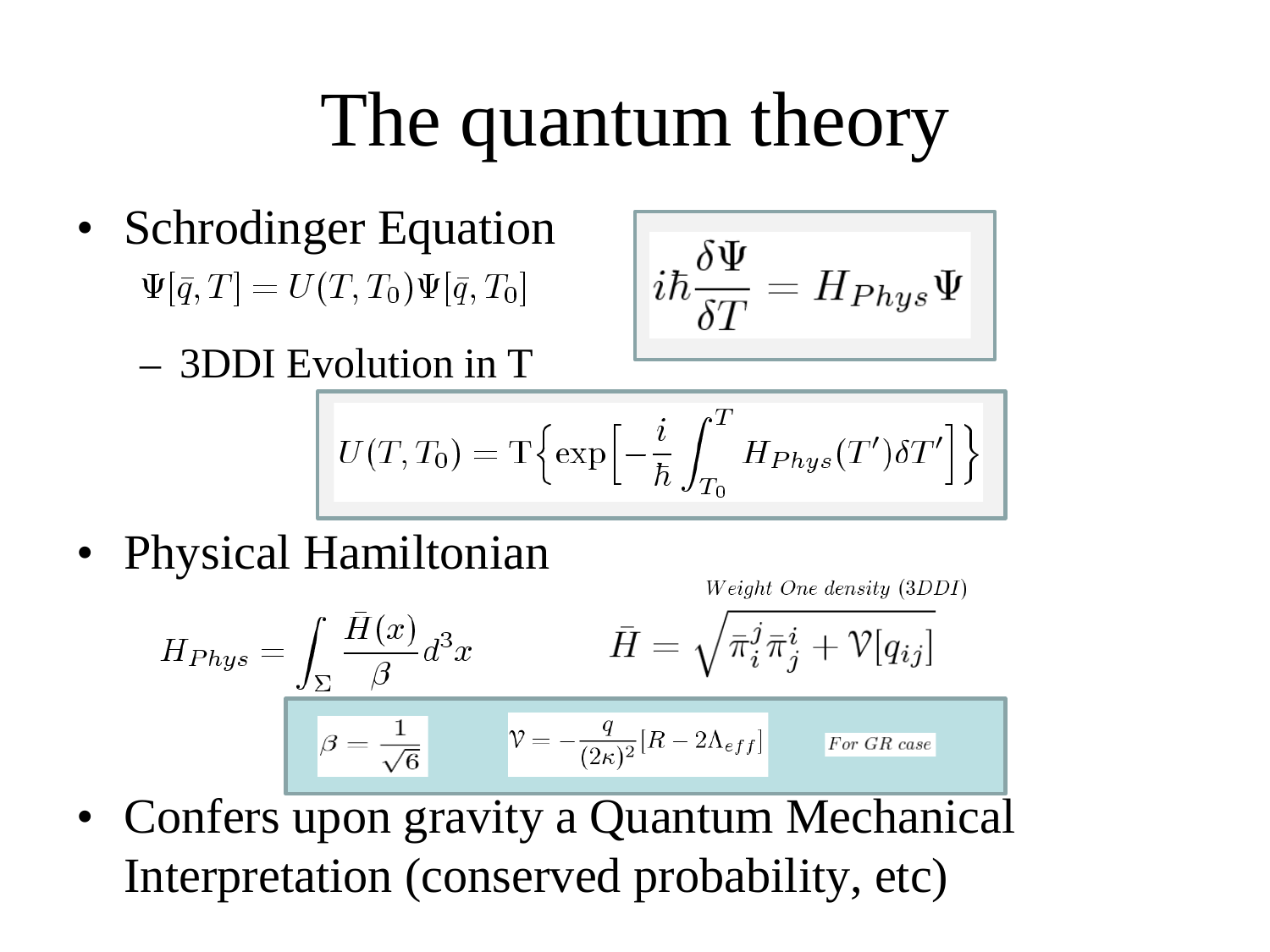#### Commutation Relations

• Commutation relations

$$
\begin{aligned} {}[\bar{q}_{ij}(x),\bar{q}_{kl}(y)] = 0,~~ [\bar{q}_{ij}(x),\hat{\bar{\pi}}^k_l(y)] = i\hbar \bar{E}^k_{l(ij)}\delta(x-y) \\ [~~\hat{\bar{\pi}}^i_j(x),\hat{\bar{\pi}}^k_l(y)] = \frac{i\hbar}{2}(\delta^k_j\hat{\bar{\pi}}^i_l - \delta^i_l\bar{\hat{\pi}}^k_j)\delta(x-y) \end{aligned}
$$

- Features
	- Self-adjoint, traceless momentric operator
	- Preserves metric positivity and unimodularity
	- Inherent SU(3) Lie algebra structure regulates the theory
	- Kinetic operator is the quadratic Casimir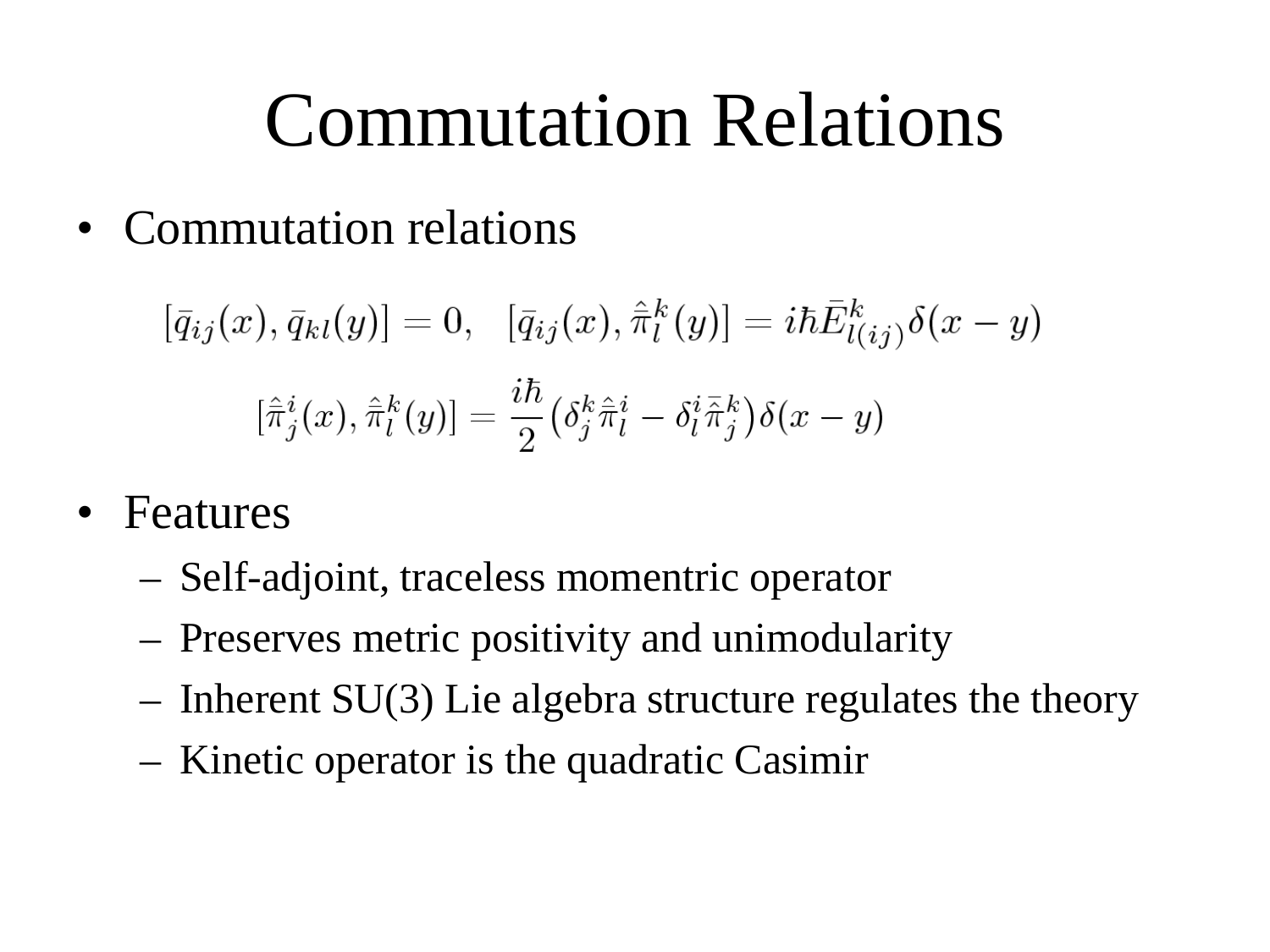### Momentric Variables

• SU(3) Generators<br>  $T^A(x) = \frac{1}{\hbar \delta(0)} (\lambda^A \partial_i^j \hat{\pi}^i_j(x))$ 

$$
[T^{A}(x),T^{B}(y)]=if^{AB}_{C}T^{C}\frac{\delta(x-y)}{\delta(0)}
$$

 $Gell - Mann$  matrices

• Schrodinger Representation

$$
\frac{\hbar}{i}(\lambda^A)^i_j \bar{E}^j_{i(mn)} \frac{\delta}{\delta \bar{q}_{mn}(x)} \langle \bar{q} | \prod_y | l^2, C, I, m_3, m_8 \rangle_y
$$

$$
= \frac{\hbar \delta(0)}{2} \langle \bar{q} | \prod_y | l^2, C, I, m_3, m_8 \rangle_y
$$

• State Labels

$$
Laplacian: \,\,l^2=T^AT^2
$$

$$
Isospin: I = \sum_{B=1}^{3} T^{B}T^{B}
$$

 $Cartan subalgebra: m_3, m_8$ 

Determinant :  $C = d_{ABC}T^AT^BT^C$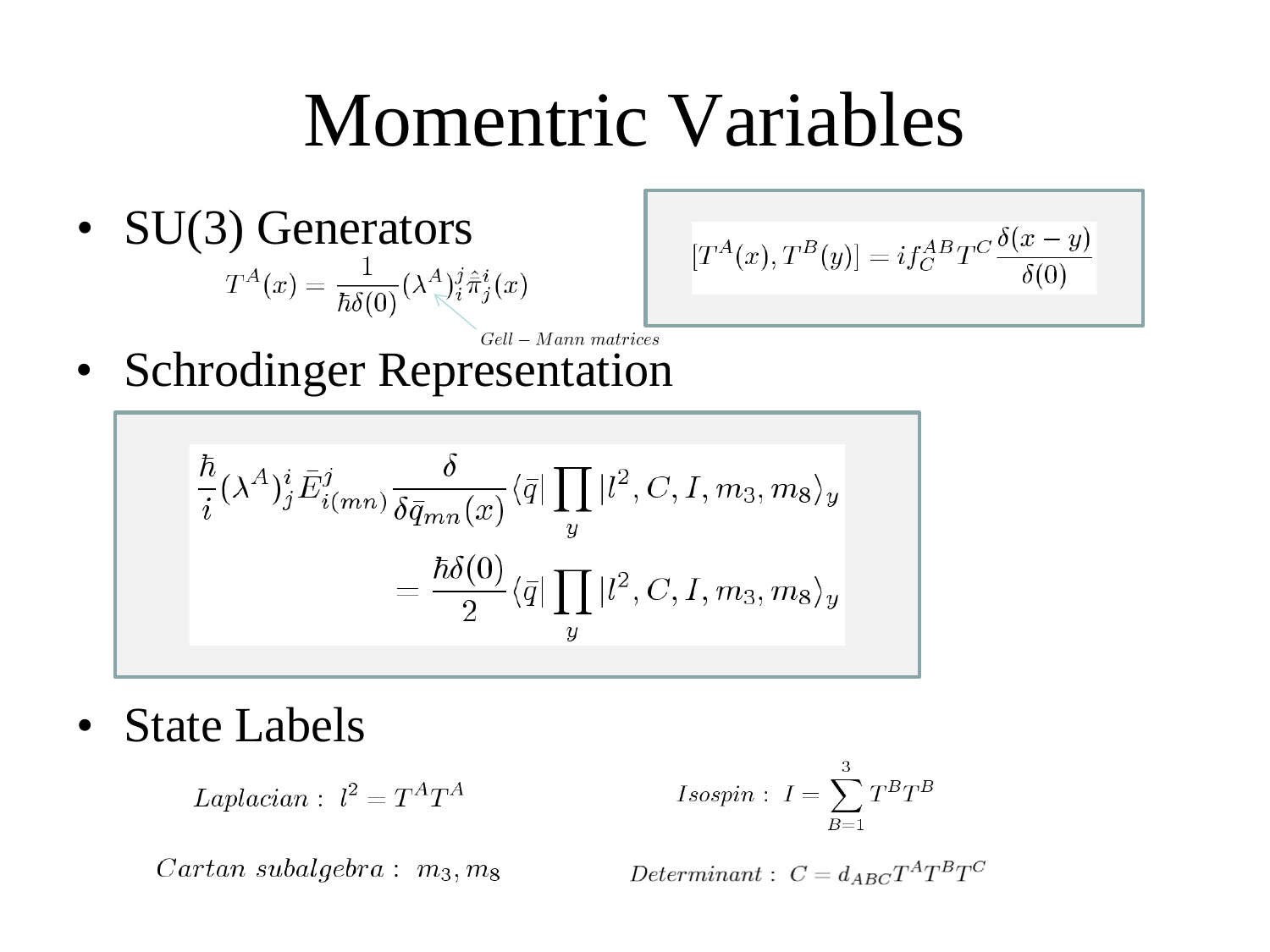### The General Potential

• Intrinsic time dependence

$$
\ln\left[\frac{q(x,T)}{q(x,T_{now})}\right] = 3(T - T_{now}) = 2\ln(V/V_{now})
$$

• The Hamiltonian

$$
\bar{H}(x)=\sqrt{\pi^j_i\pi^i_j+\mathcal{V}}=\sqrt{{\pi^j_i}^\dagger \pi^i_j+\mathcal{V}}
$$

- Potential
	- Most general weight-2, semi-positive definite object with dimension six operators
	- For the "free" theory  $V = 0$
	- At classical level

$$
\mathcal{V}[q_{ij}] = \frac{\delta W}{\delta q_{ij}} E^n_{n(ij)} E^n_{m(kl)} \frac{\delta W}{\delta q_{kl}} = \bar{W}_n^m \bar{W}_m^n
$$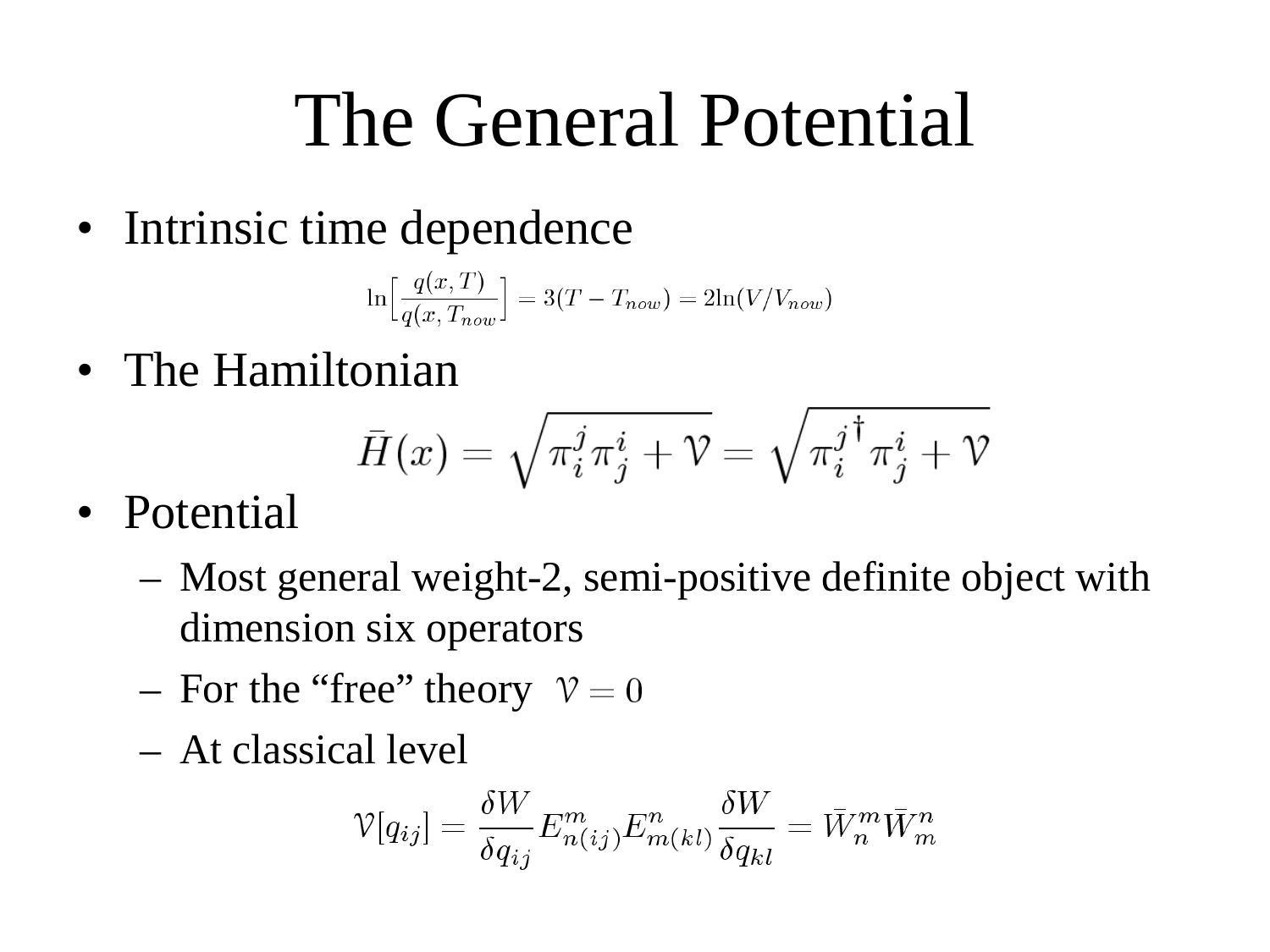## The Interacting Theory

- Interactions introduced via similarity transformation of momentric operator
	- Nonhermitian
	- Generate unitarily inequivalent  $SL(3,R)$  representation

$$
\hat{Q}^i_j=e^W\hat{\bar{\pi}}^i_je^{-W}=\frac{\hbar}{i}\bar{E}^i_{j(mn)}\Big[\frac{\delta}{\delta \bar{q}_{mn}}-\frac{\delta W}{\delta \bar{q}_{mn}}\Big]=\frac{\hbar}{i}\bar{E}^i_{j(mn)}\frac{\delta}{\delta \bar{q}_{mn}}+i\hbar \bar{W}^i_j
$$

- Attributes of Hamiltonian
	- (semi) positive definite

$$
\bar{H}=\sqrt{\hat{Q^{\dag}}_{i}^{j}\hat{Q}_{j}^{i}}
$$

- Self-adjoint
- 3DDI
- Not intrinsic time reversal invariant
- Admit extensions of GR (UV completeness)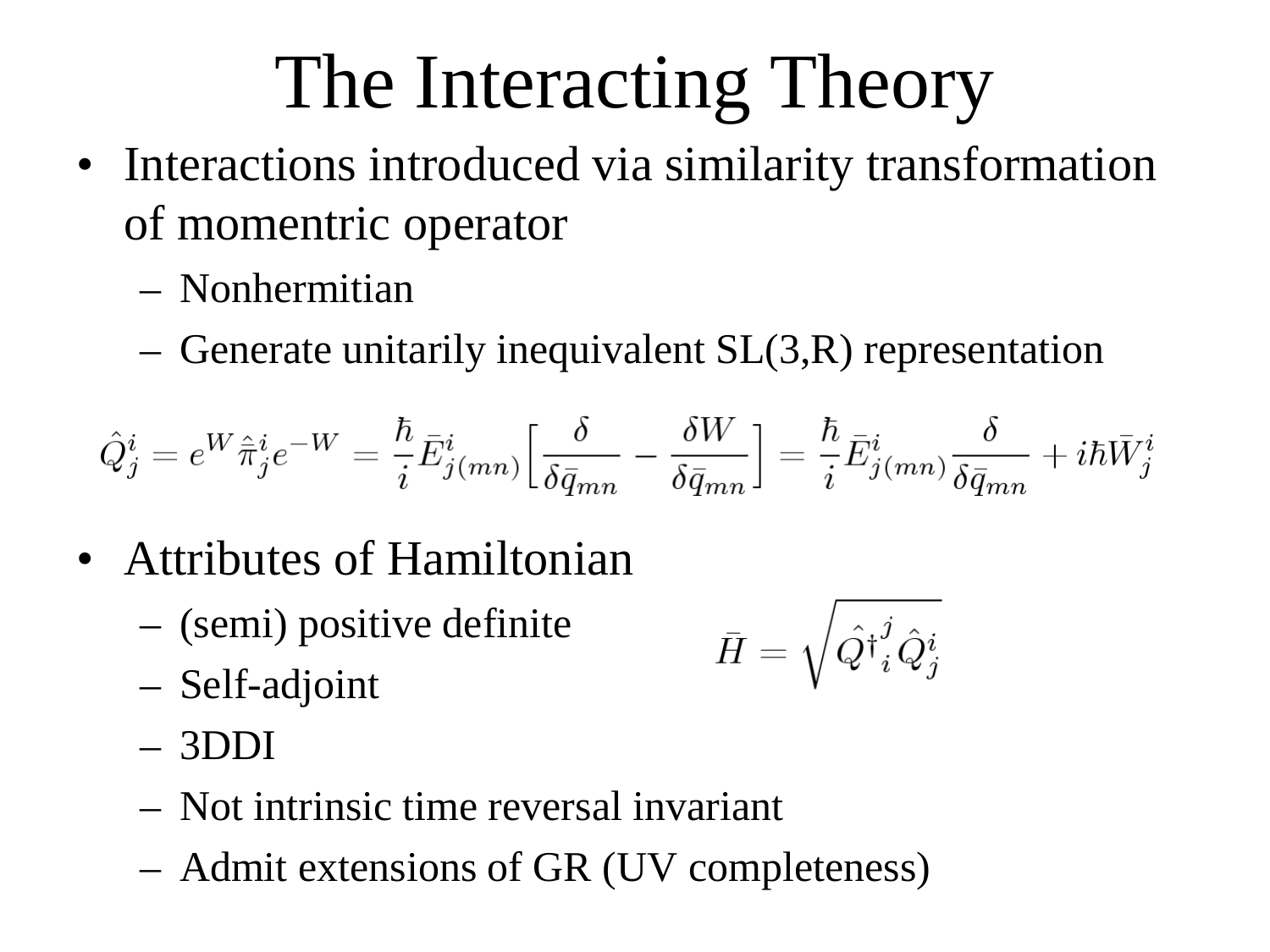# Phenomenological Proposition

• Ingredients for Potential



- General Procedure
	- Extract intrinsic time dependence of Hamiltonian
	- Construct ground state for different eras
	- CY-EH potential provides normalizable state (UV complete Partition function)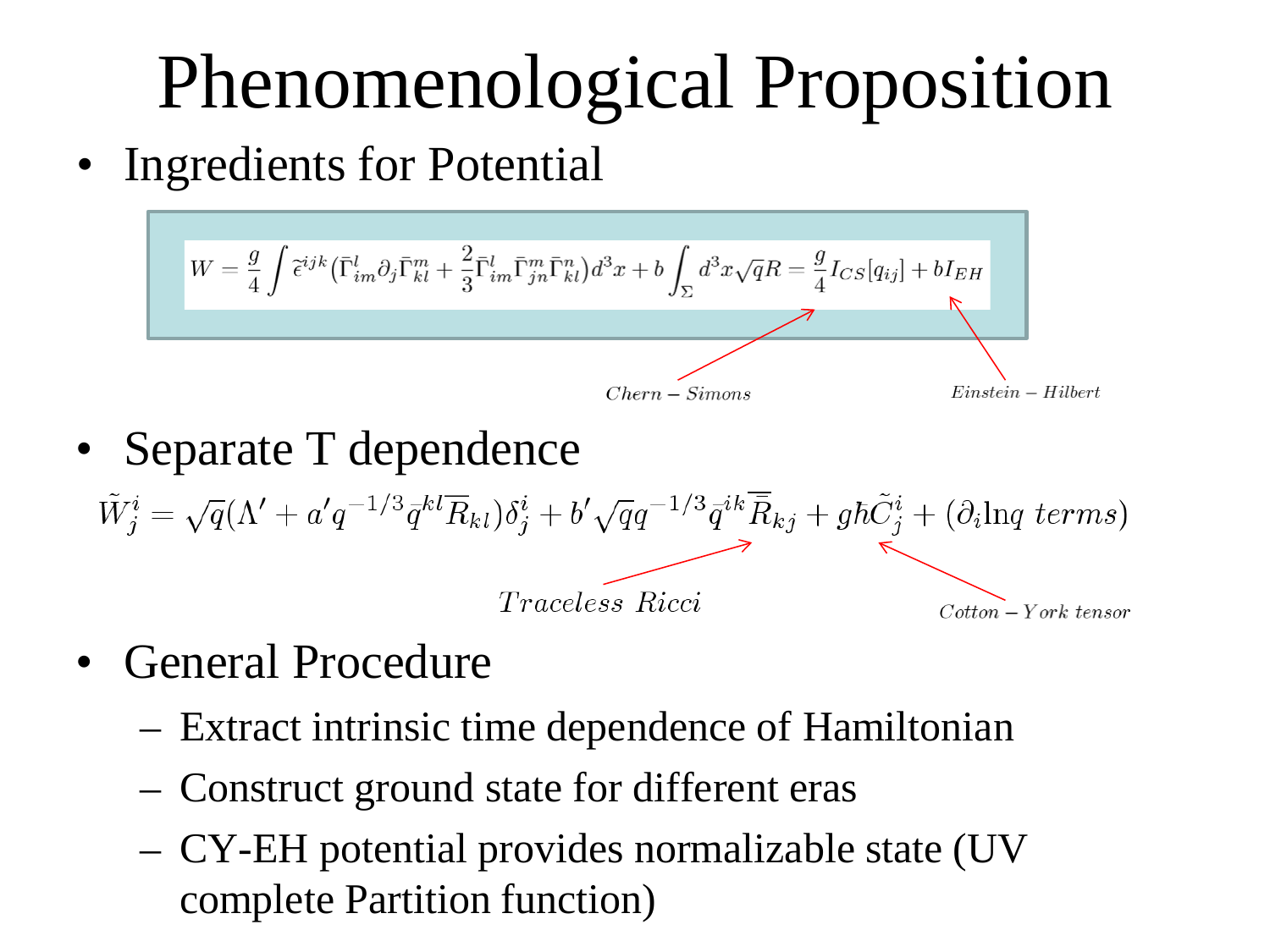# The Early Universe

- Small volume  $T-T_{now}\rightarrow -\infty$ 
	- Era of Cotton-York dominance

$$
\bar{H}=\sqrt{\hat{\pi}_i^j\hat{\pi}_j^i+g^2\hbar^2\tilde{C}_i^j\tilde{C}_j^i}
$$

- ZPE is absent  $[\hat{\pi}_i^i, \tilde{C}_i^j] = 0$
- Initial state of the universe
	- Minimum Energy ( $\bar{\pi}^i_j = \tilde{C}^i_j = 0$ ): Conformally flat, junction condition
	- Realizes Robertson-Walker Big Bang (S3 geometry)
	- Compatible with Penrose hypothesis (vanishing Weyl curvature)
	- Primordial gravitational waves  $(1/k^2)$  dependence of 2-point correlation functions)
- Emergence of Einstein-Hilbert Gravity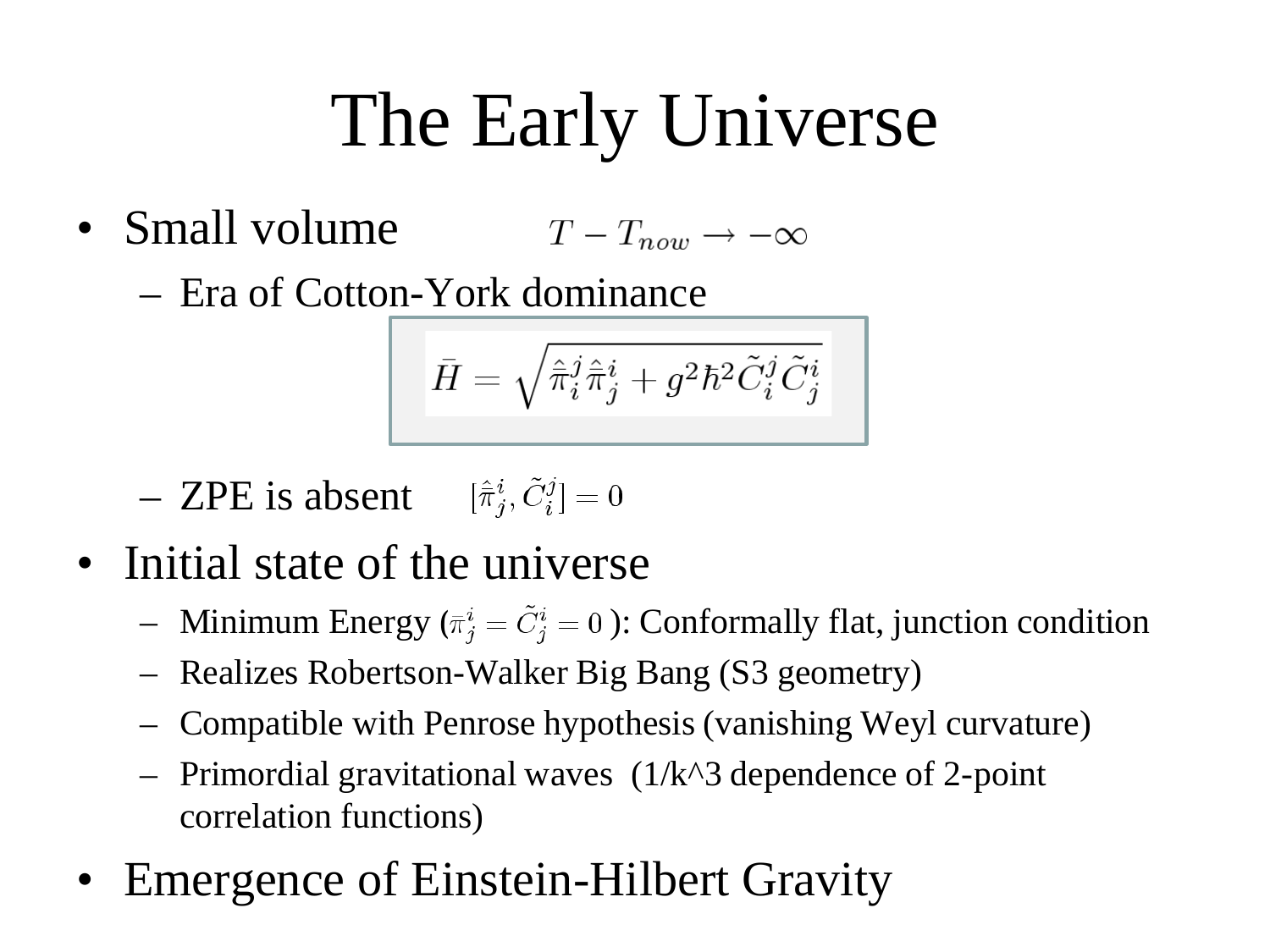#### The late Universe

- Large volume  $T-T_{now}\to\infty$ 
	- Einstein-Hilbert and cosmological terms dominate the potential
	- Preserves advantages of Hamiltonian

$$
\bar{H}=\sqrt{\hat{\bar{\pi}}_i^j\hat{\bar{\pi}}_j^i+\hbar^2(g\tilde{C}_i^j+b\sqrt{q}\bar{R}_i^j)(g\tilde{C}_j^i+b\sqrt{q}\bar{R}_j^i)+[\hat{\bar{\pi}}_j^i,ib\hbar\sqrt{q}\bar{R}_i^j]}
$$

- Emergence of Einstein-Hilbert Gravity
	- ZPE from Heat Kernel regularization

– Suppress Non-GR terms

$$
[\hat{\bar{\pi}}^i_j, ib\sqrt{q}\hbar \bar{R}^j_i] = -\frac{5}{12} b \hbar^2 \delta(0) \sqrt{q} \Big(5R - \frac{9}{\epsilon}\Big)
$$

• Einstein's GR dominates at low curvatures and long wavelengths, 4D symmetry not fundamental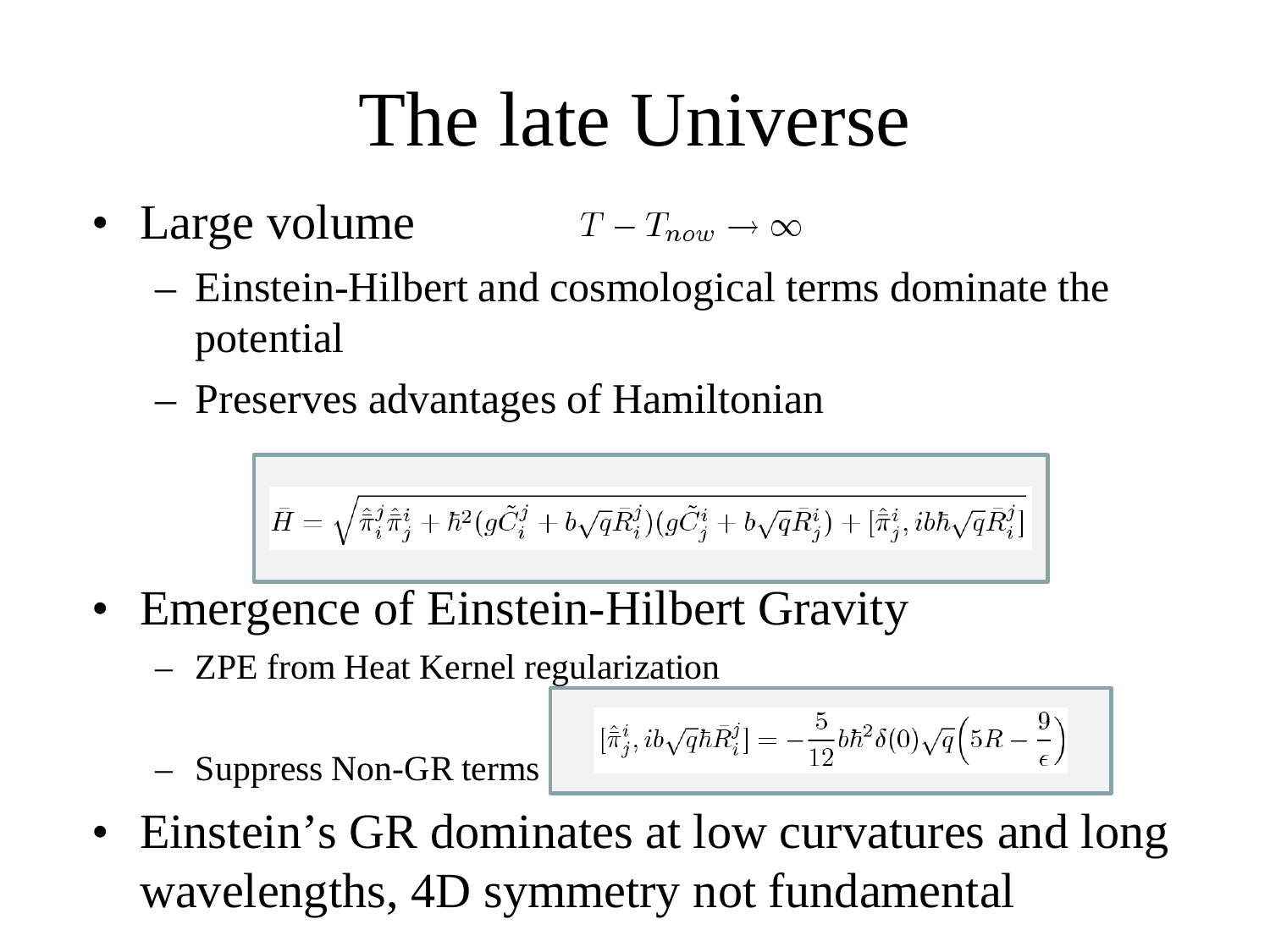#### Additional Features

• Underlying SU(3) structure regulates the theory

$$
H_{Phys}=\hbar\int\sqrt{(Q^{A})^{\dagger}Q^{A}}\frac{\delta(0)}{\sqrt{2}\beta}d^{3}x, \;Q^{A}=e^{-W}T^{A}(x)e^{W}
$$

• Planck's constant cancels out from S.E. – Dimensionless CR

$$
[\bar{q}_{ij}(x), \bar{q}_{kl}(y)] = 0
$$
\n
$$
[\bar{q}_{ij}(x), T^A(y)] = \frac{i}{2} \left( (\lambda^A)_i^k \bar{q}_{kj} + (\lambda^A)_j^k \bar{q}_{ki} \right) \frac{\delta(x - y)}{\delta(0)}
$$
\n
$$
[T^A(x), T^B(y)] = i f_C^{AB} T^C \frac{\delta(x - y)}{\delta(0)}
$$

- Quantum Geometrodynamics Redux
	- SL(3,R) transformations modulo spatial diffeomorphisms generated by

$$
U_{Phys}[\alpha] = e^{-(i/\hbar) \int_{\Sigma} (\alpha_{TT})^j_i \bar{\pi}^i_j d^3 x}
$$

 $2$  DOF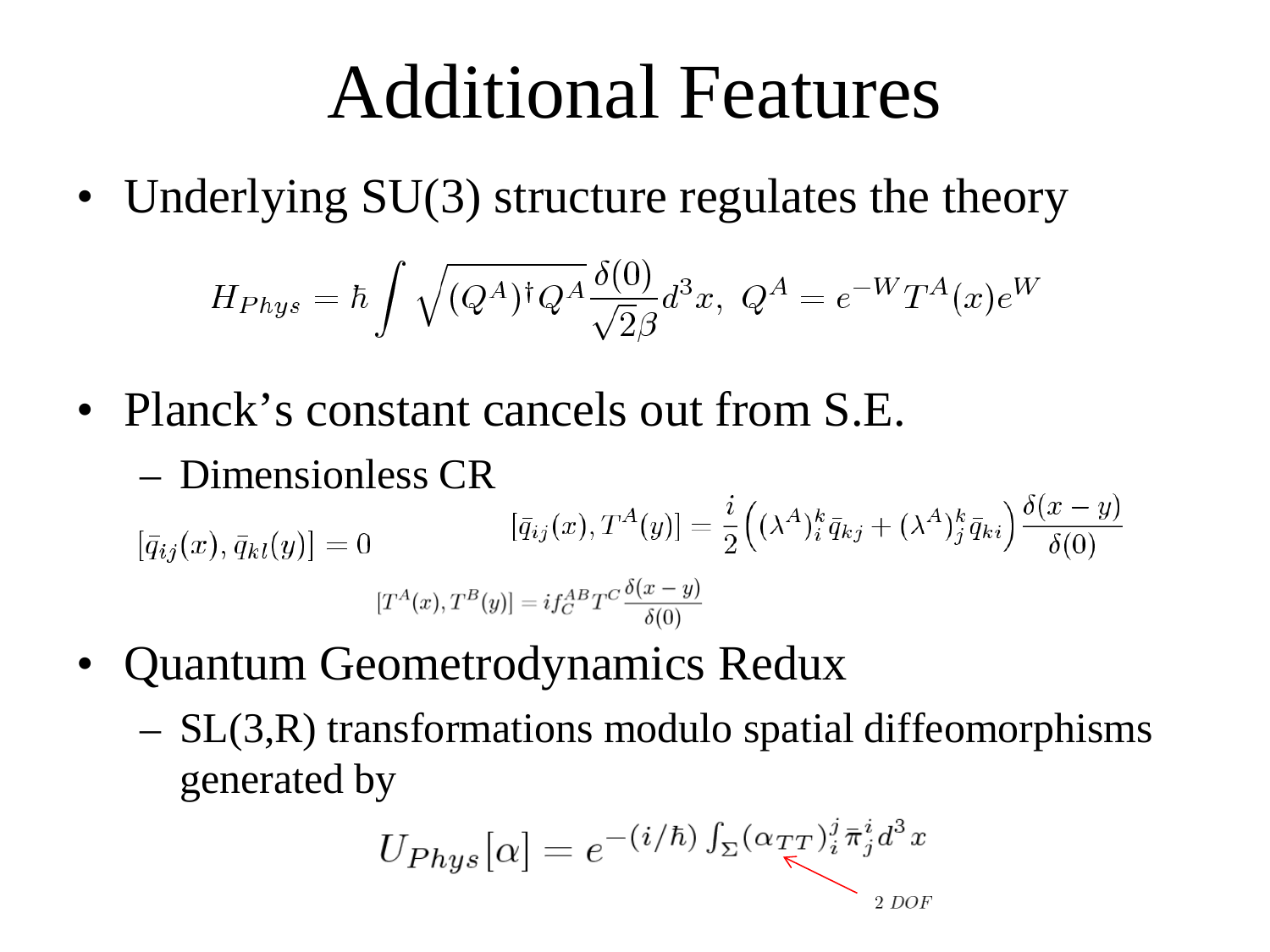## Summary

- ITQG features a physical Hamiltonian, which generates unitary evolution of the state wrt intrinsic time. Solution to the problem of time
- First-order Schrodinger equation provides conserved probability, together with diffeomorphism-invariant intrinsic time ordering, which confers upon ITQG the usual quantum mechanical interpretation
- The Hamiltonian reproduces Einstein's GR as a particular case of a wider class of theories, with rich and phenomenologically interesting extensions
- New set of fundamental commutation relations with an underlying group theoretical interpretation, without Planck's constant, is discovered